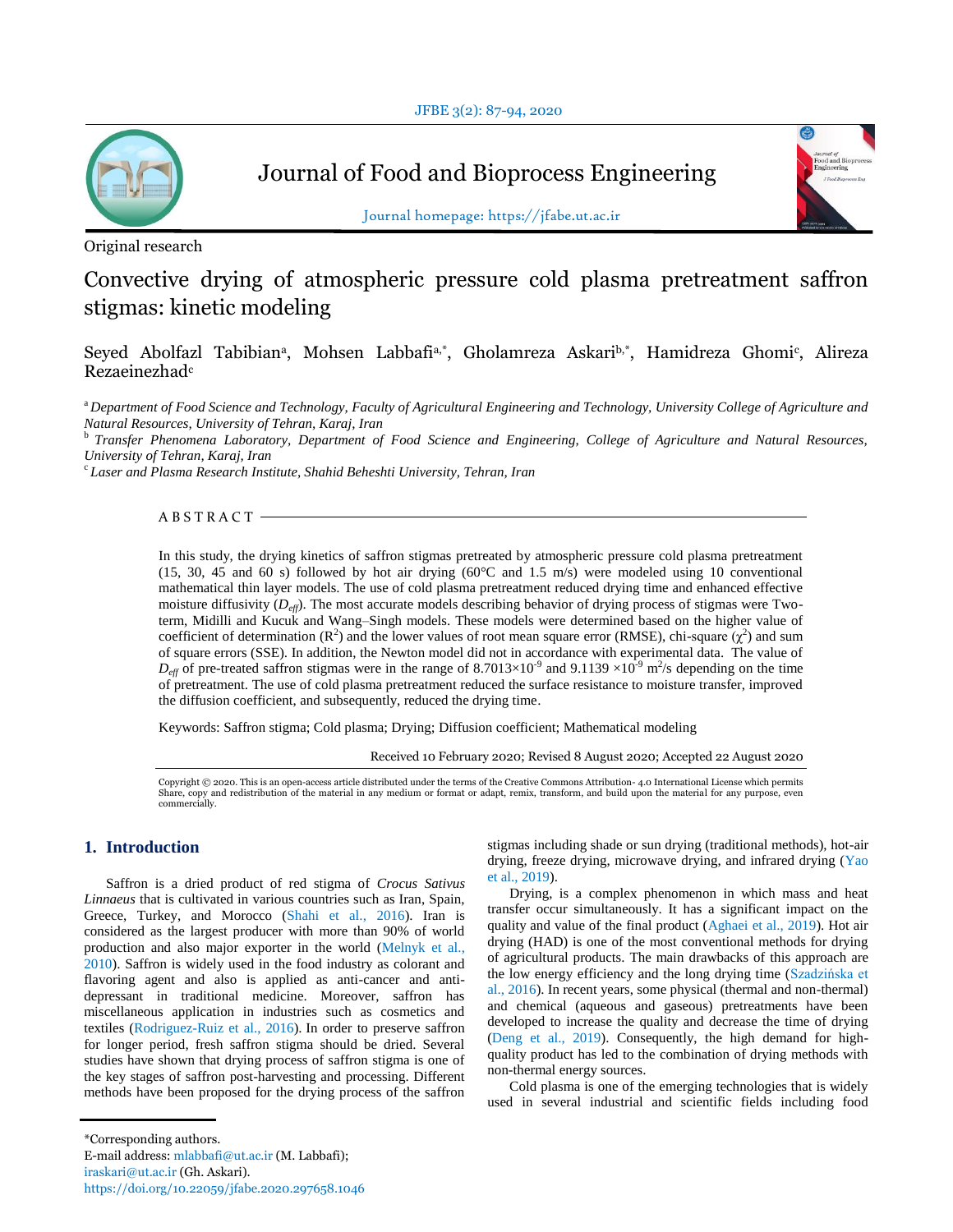industry, medicine, chemistry, and biology (Pankaj & Keener, 2017). The term "plasma" refers to a gas, e.g., argon, oxygen, nitrogen, and helium, or a mixture of gases that is partially or wholly ionized and consists of photons, ions, and free radicals, as well as atoms in basic or excited states (Hou et al., 2019). According to the relative energy levels of electrons and heavy species, plasma is classified into two categories; a) thermal plasma, and b) non-thermal plasma (Ekezie et al., 2017). Non-thermal plasma is conventionally made using strong electric field at ambient temperature and atmospheric pressure (Zhang et al., 2019). The gliding arc discharge (GAD) system has been considered as a straightforward and low-cost method for producing both nonthermal and thermal plasma. In this system, air flows through two metal electrodes, which are connected to a high voltage source. The potential difference between two electrodes results in electric discharge and the air stream causes the flame formation of the plasma (Kong et al., 2018). Cold atmospheric plasma is considered as a novel pretreatment before drying of agricultural products. It has shown that GAD pretreatment increase the drying rate and reduce the drying time (Zhang et al., 2019; Tabibian et al., 2020).

Development of mathematical models for drying processes is of paramount importance in drying technology, particularly in industrial processes. The main objective of the mathematical modeling is to define an accurate drying method to predict the bestoperating conditions for obtaining target product (Mazandarani et al., 2017). Numerous studies have been conducted with the focus on the mathematical modeling and kinetics of the drying process of different agricultural products using different pretreatments such as citric acid and blanching, alkaline ethyl oleate solution, ultrasound, and osmotic dehydration.

Most of these studies have focused on the application of cold plasma in the food industry for the purpose of microbial decontamination and considering its effects on the quality and chemical composition and physical properties of foods (Bourke et al., 2018). Nevertheless, no investigation is conducted to the modeling of the drying process of atmospheric cold plasma pretreatment. Hence, the purpose of this study is to examine the mathematical models of thin-layer drying to describe the effect of different cold atmospheric plasma pretreatment times on drying kinetics and define optimum models to describe the drying process.

## **2. Material and Methods**

## *2.1. Raw material*

Saffron flowers were harvested in November 2018 from the Ahmadabad Mostofi, Tehran, Iran. Stigmas were hand separated; they were maintained in cold conditions before conducting pretreatment and main drying processes. The moisture content of fresh stigmas was  $79.35 \pm 0.70\%$  on a wet basis.

#### *2.2. Cold plasma pretreatment and hot-air drying*

The cold plasma pretreatment was conducted using GAD plasma machine (Plasmatech-15B, Kavosh Yaran Fan Pooya, Iran). Briefly, 2 g of the fresh stigma with approximately 0.3 mm thickness were exposed directly to plasma flame (With a length of 11cm and width a of 4 cm) for exposure time of 0, 15, 30, 45 and 60s (Fig. 1). The power supply, electrical potential and frequency were 1 kW, 8 kV and 50 Hz, respectively. During the pretreatment process, the weight of the stigma decreased due to surface moisture evaporation. Therefore, the moisture content of all pretreated stigmas were adjusted to the same level (43.37%) using HAD at 60°C and flow velocity of 1.5 m/s before the main drying process. HAD is done using laboratory scale hot-air dryer (SAT-1373, Iran) with the air temperature of 60°C and air velocity of 1.5 m/s. In order to investigate the kinetics of drying, samples were weighted every 4 minutes using a digital scale. The drying process has been continued until the moisture content of the samples reduced to 12% (wb). In order to increase the accuracy of the results, experiments were performed in triplicate.



Fig. 1. Schematic diagram of gliding arc discharge setup.



Fig. 2. Variations of moisture ratio with drying time at different pretreatment times for saffron stigmas.

#### *2.3. Mathematical modeling of drying curves*

The moisture ratio (MR) of thin layer of saffron stigmas was measured using Eq. (1). MR represents the moisture content of the sample at each time of drying relative to the initial moisture.

$$
M_R = \frac{M_t - M_e}{M_0 - M_e}
$$
 (1)

where  $M_R$  is the moisture ratio,  $M_t$  is the moisture at any time (kg water/kg dry matter), and  $M_e$  and  $M_0$  are the equilibrium moisture of samples (kg water/kg dry matter) and the primary moisture of samples (Kg water/kg dry matter), respectively. For the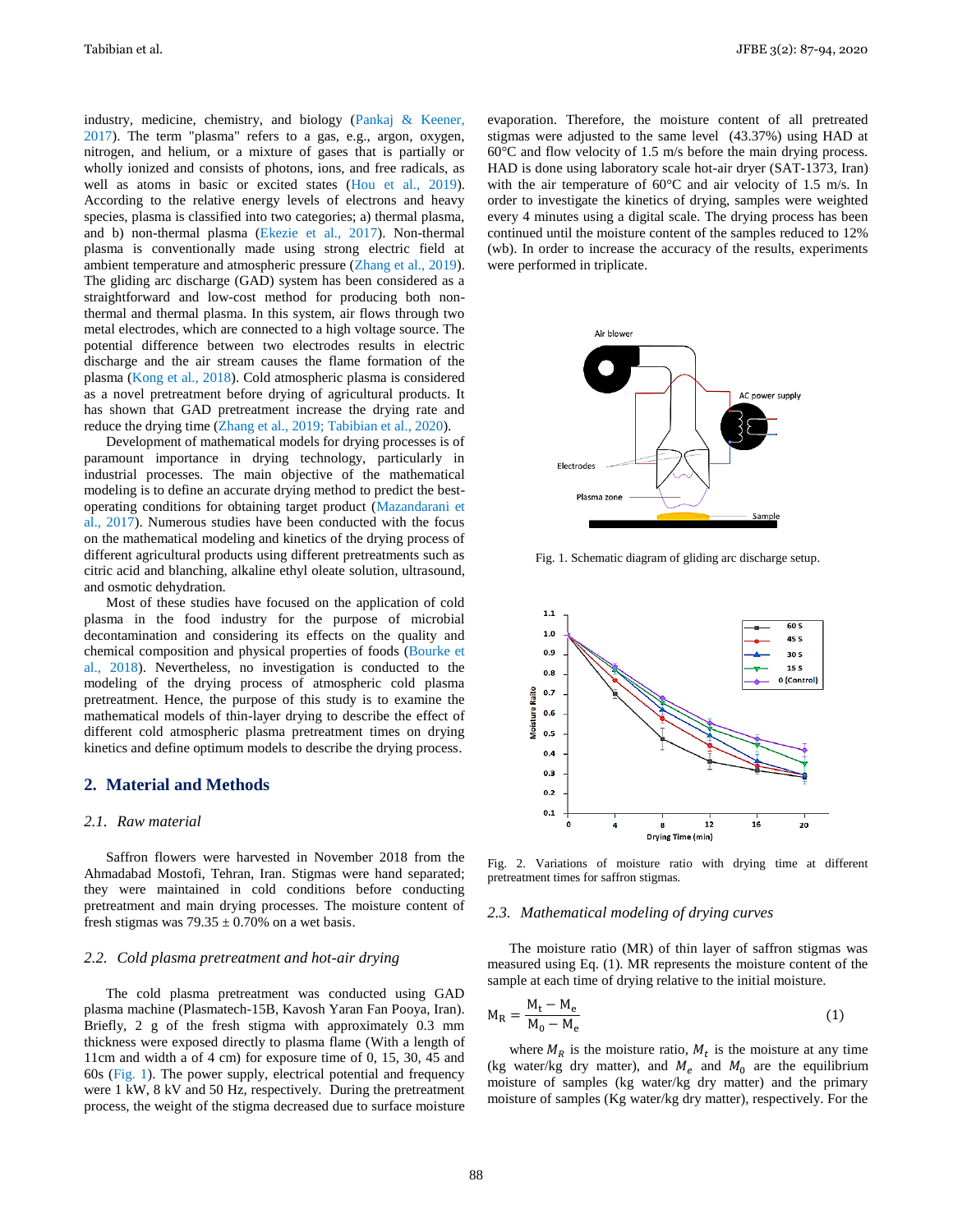long drying time,  $M_e$  would be neglected comparison with  $M_0$  (Izli et al., 2018). Therefore, the  $M_R$  equation can be expressed as Eq. (2):

$$
M_R = \frac{M_t}{M_0} \tag{2}
$$

The mathematical models that have been utilized in this study are listed in Table 1. To determine the coefficients of descriptive models  $(k, k<sub>1</sub>, a, etc.),$  the experimental data of saffron drying kinetics were estimated using a curve fitting toolbox in the MATLAB software. In order to determine the most accurate model describing saffron stigma drying kinetics, the coefficient of determination  $(R<sup>2</sup>)$ , root mean square error (RMSE), error sum of squares (SSE), and the chi-square  $(\chi^2)$  were calculated. The most accurate model was chosen among the selected models based on the lowest values of RMSE, SSE, and  $\chi^2$ , and the highest value of  $R^2$  which were calculated by Eq. (3), Eq. (4), Eq. (5) and Eq. (6), respectively.

$$
R^{2} = \frac{\sum_{i=1}^{N} (MR_{i} - MR_{\text{pre},i}) \sum_{i=1}^{N} (MR_{i} - MR_{\text{exp},i})}{\sqrt{\left[\sum_{i=1}^{N} (MR_{i} - MR_{\text{pre},i})^{2}\right] \left[\sum_{i=1}^{N} (MR_{i} - MR_{\text{exp},i})^{2}\right]}}
$$
(3)

RMSE = 
$$
\left[\frac{1}{N}\sum_{i=1}^{N} (MR_{pre,i} - MR_{exp,i})\right]^{\frac{1}{2}}
$$
 (4)

$$
SSE = \sum_{i=1}^{N} (MR_{pre,i} - MR_{exp,i})^2
$$
 (5)

$$
\chi^{2} = \frac{\sum_{i=1}^{N} (MR_{exp,i} - MR_{pre,i})^{2}}{N - z}
$$
(6)

where  $MR_{exp}$  is the observed moisture ratio of saffron stigma for  $N<sup>th</sup>$  measurement,  $MR_{pre}$  is the predicted moisture ratio of the model,  $N$  is the number of observations (Data),  $Z$  is the number of coefficients used in each model, and  $i$  is the number of terms (Kumar et al., 2016; Keneni et al., 2019).



Fig. 3. Comparison of experimental data curves of drying of saffron stigmas in 30 s pretreatment with models predicted result.

Table 1. Common mathematical thin layer models for drying behavior.

| No. | Name of Model Mathematical | Model equation                    | References                |
|-----|----------------------------|-----------------------------------|---------------------------|
|     | Newton                     | $MR = \exp(-kt)$                  | Alara et al. (2017)       |
|     | Page                       | $MR = exp(-kt^n)$                 | Alara et al. (2017)       |
|     | Henderson and Pabis        | $MR=a \exp(-kt)$                  | Akpinar and Bicer (2008)  |
|     | Logaritmic                 | $MR=a \exp(-kt) + b$              | Akpinar and Bicer (2008)  |
|     | Two-term                   | MR=a $exp(-kt) + a_1 exp(-k_1t)$  | Mohapatra and Rao (2005)  |
| 6   | Two Term Exponential       | MR=a $exp(-kt) + (1-a) exp(-kat)$ | Younis et al. (2018)      |
|     | Midilli and Kucuk          | $MR=a \exp(-kt^n) + bt$           | Sobukola et al. (2007)    |
| 8   | Diffision approximation    | MR=a $exp(-kt) + (1-a) exp(-kt)$  | Blanco-Cano et al. (2016) |
|     | Verma et al.               | MR=a $exp(-kt) + (1-a) exp(-gt)$  | Younis et al. (2018)      |
| 10  | Wang and Singh             | $MR = 1 + at + bt^2$              | Sobukola et al. (2007)    |

Note: MR is the moisture ratio, t is a time (min) and a, b, g, k and n of the model constant coefficients.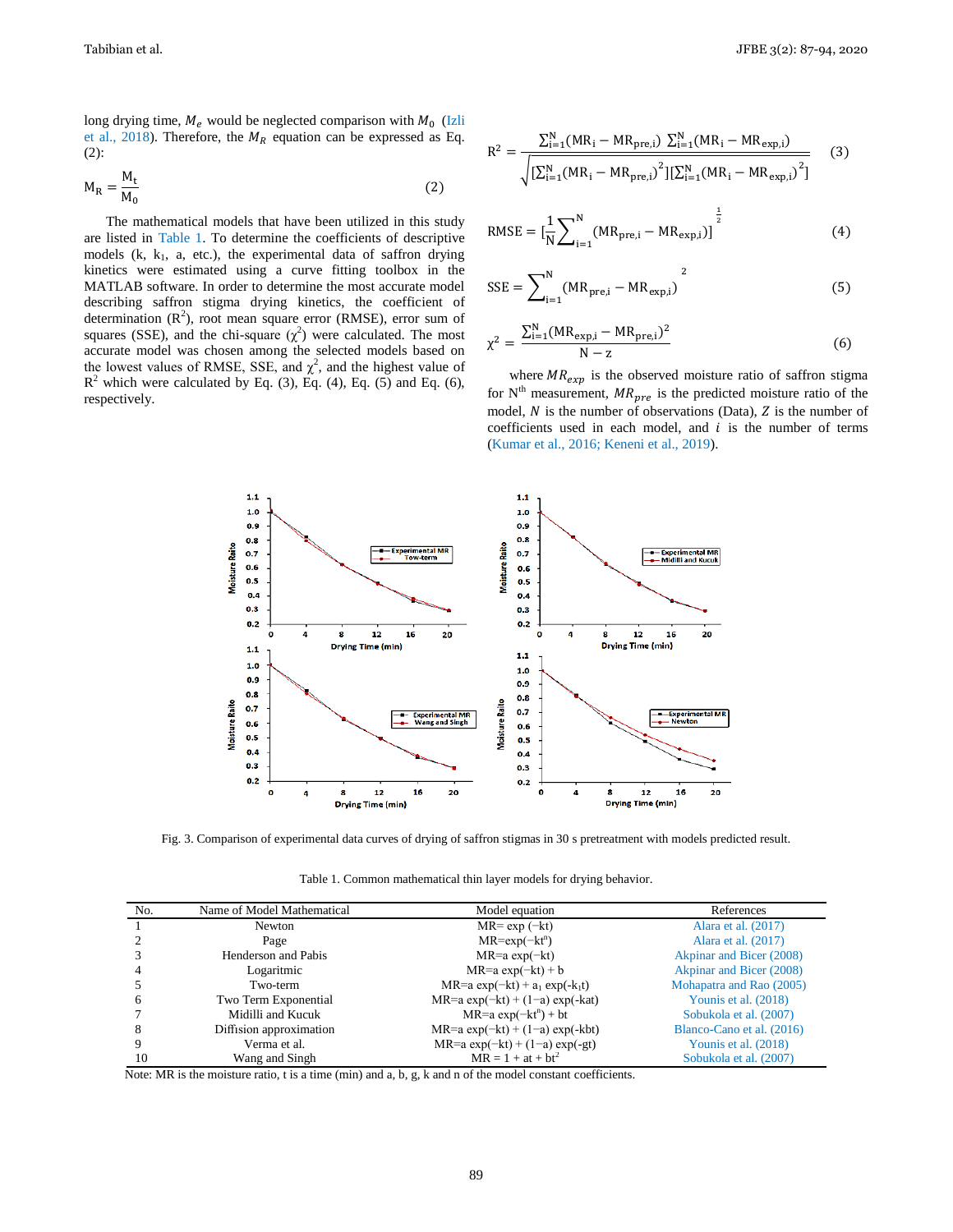| pretreatment (s) | MC after cold plasma pretreatment (% wb) | Time to reach MC% of 43.37 (min) | Total drying time (min)  |
|------------------|------------------------------------------|----------------------------------|--------------------------|
|                  | $79.35 + 0.70^{\text{a}}$                | $16 + 1.00^a$                    | $37 + 1.73^{\circ}$      |
|                  | $66.51 + 1.95^{b}$                       | $11 + 1.00^b$                    | $31 + 1.00^b$            |
| 30               | $58.71 + 2.74$ °                         | $6 + 1.00^{\circ}$               | $26 + 1.00^{\circ}$      |
| 45               | $49.29 + 0.55$ <sup>d</sup>              | $2.33 \pm 0.60^{\rm d}$          | $22.33 \pm 0.57^{\rm d}$ |
| 60               | $43.37 + 0.82$ <sup>e</sup>              |                                  | $20 + 0.00^e$            |

Table 2. Comparison of the effect cold plasma pretreatment on average MC and drying time.

Note: All data are expressed as mean  $\pm$  standard deviations. Different superscripts in each column indicate a significant difference between the data (p < 0.05).

|                | Table 5. Model constants and statistical analysis results for different pretreatment times. |                    |            |             |                  |         |            |            |                  |                      |                               |                          |
|----------------|---------------------------------------------------------------------------------------------|--------------------|------------|-------------|------------------|---------|------------|------------|------------------|----------------------|-------------------------------|--------------------------|
| Variables      | Models                                                                                      |                    |            |             | Model parameters |         |            |            |                  |                      | <b>Statistical parameters</b> |                          |
|                |                                                                                             | k                  | k,         | $\mathbf n$ | $\mathbf{a}$     | a,      | b          | ø          | R <sup>2</sup>   | <b>SSE</b>           | <b>RMSE</b>                   | $\chi^2$                 |
| Control        |                                                                                             | 0.04599            |            |             |                  |         |            |            | 0.9959           | 0.001031             | 0.014360                      | 0.000206                 |
| 15             |                                                                                             | 0.05153            |            |             |                  |         |            |            | 0.9990           | 0.000293<br>0.001864 | 0.007658<br>0.019310          | 0.000058                 |
| 30<br>45       | Newton                                                                                      | 0.05153<br>0.06578 |            |             |                  |         |            |            | 0.9950<br>0.9971 | 0.001067             | 0.014610                      | 0.002554                 |
| 60             |                                                                                             | 0.07814            |            |             |                  |         |            |            | 0.9705           | 0.011430             | 0.047810                      | $0.000213$<br>$0.002285$ |
| Control        |                                                                                             | 0.05132            |            | 0.9577      |                  |         |            |            | 0.9965           | 0.000882             | 0.014860                      | 0.000220                 |
| 15             |                                                                                             | 0.04952            |            | 1.0150      |                  |         |            |            | 0.9991           | 0.000272             | 0.008248                      | 0.000067                 |
| 30             |                                                                                             | 0.04423            |            | 1.1180      |                  |         |            |            | 0.9986           | 0.000521             | 0.011420                      | 0.000130                 |
| 45             | Page                                                                                        | 0.07290            |            | 0.9591      |                  |         |            |            | 0.9976           | 0.000879             | 0.014830                      | 0.000219                 |
| 60             |                                                                                             | 0.13800            |            | 0.7674      |                  |         |            |            | 0.9897           | 0.003980             | 0.031540                      | 0.000995                 |
| Control        |                                                                                             | 0.04582            |            |             | 0.9980           |         |            |            | 0.9959           | 0.001025             | 0.016010                      | 0.000256                 |
| 15             |                                                                                             | 0.05186            |            |             | 1.0040           |         |            |            | 0.9991           | 0.000271             | 0.008234                      | 0.000090                 |
| 30             |                                                                                             | 0.06131            |            |             | 1.0180           |         |            |            | 0.9962           | 0.001401             | 0.018710                      | 0.000358                 |
| 45             |                                                                                             | 0.06551            |            |             | 0.9970           |         |            |            | 0.9971           | 0.001055             | 0.016240                      | 0.000263                 |
| 60             | Henderson<br>and <u>Pabis</u>                                                               | 0.07510            |            |             | 0.9703           |         |            |            | 0.9733           | 0.010330             | 0.050820                      | 0.002582                 |
| <b>Control</b> |                                                                                             | 0.06078            |            |             | 0.8457           |         | 0.16170    |            | 0.9978           | 0.000554             | 0.013590                      | 0.000184                 |
| 15             |                                                                                             | 0.05185            |            |             | 1.0040           |         | $-0.00010$ |            | 0.9991           | 0.000271             | 0.009508                      | 0.000092                 |
| 30             |                                                                                             | 0.04866            |            |             | 1.1670           |         | $-0.15680$ |            | 0.9976           | 0.000898             | 0.017310                      | 0.000305                 |
| 45             |                                                                                             | 0.07880            |            |             | 0.9104           |         | 0.09540    |            | 0.9986           | 0.000534             | 0.013350                      | 0.000178                 |
| 60             | Logaritmic                                                                                  | 0.13400            |            |             | 0.7851           |         | 0.22190    |            | 0.9972           | 0.001100             | 0.019150                      | 0.000366                 |
|                |                                                                                             | $-0.27460$         | 0.04876    |             | 0.0001           | 1.00700 |            |            | 0.9989           | 0.000272             | 0.011660                      | 0.000136                 |
| Control<br>15  |                                                                                             | 0.04525            | 0.07591    |             | 0.7469           | 0.25840 |            |            | 0.9990           | 0.000296             | 0.012180                      | 0.000152                 |
| 30             | Two-term                                                                                    | 0.06120            | 0.06033    |             | 0.8785           | 0.13770 |            |            | 0.9962           | 0.001407             | 0.026520                      | 0.000718                 |
| 45             |                                                                                             | $-0.42450$         | 0.06817    |             | 0.0000           | 1.00400 |            |            | 0.9997           | 0.000105             | 0.007267                      | 0.000052                 |
| 60             |                                                                                             | 0.10180            | $-0.08407$ |             | 0.9741           | 0.02996 |            |            | 0.9985           | 0.000581             | 0.017060                      | 0.000290                 |
| Control        |                                                                                             | 0.07963            |            |             | 0.3876           |         |            |            | 0.9972           | 0.000697             | 0.013200                      | 0.000174                 |
| 15             |                                                                                             | 0.05164            |            |             | 0.9531           |         |            |            | 0.9990           | 0.000293             | 0.008562                      | 0.000073                 |
| 30             |                                                                                             | 0.05972            |            |             | 1.0080           |         |            |            | 0.9950           | 0.001864             | 0.021580                      | 0.000465                 |
| 45             | $\mathbb{T}$ wo Term $\mathbb{E}{\bf x}$ ponential                                          | 0.10010            |            |             | 0.4562           |         |            |            | 0.9981           | 0.000682             | 0.013120                      | 0.000172                 |
| 60             |                                                                                             | 0.24840            |            |             | 0.2345           |         |            |            | 0.9890           | 0.004258             | 0.032630                      | 0.001061                 |
| Control        |                                                                                             | 0.04286            |            | 1.1910      | 1.0000           |         | 0.01014    |            | 0.9999           | 0.000016             | 0.002850                      | 0.000008                 |
| 15             | Midilli and<br>Kuguk                                                                        | 0.04829            |            | 1.0650      | 1.0020           |         | 0.00244    |            | 0.9992           | 0.000224             | 0.010600                      | 0.000114                 |
| 30             |                                                                                             | 0.04070            |            | 1.2160      | 1.0020           |         | 0.00409    |            | 0.9992           | 0.000280             | 0.011850                      | 0.000142                 |
| 45             |                                                                                             | 0.05938            |            | 1.1460      | 0.9997           |         | 0.00668    |            | 0.9998           | 0.000071             | 0.005981                      | 0.000035                 |
| 60             |                                                                                             | 0.08660            |            | 1.1240      | 0.0010           |         | 0.01071    |            | 0.9993           | 0.000265             | 0.011510                      | 0.000132                 |
| <b>Control</b> |                                                                                             | 0.04656            |            |             |                  |         | 0.90580    |            | 0.9959           | 0.001028             | 0.018510                      | 0.000342                 |
| 15             |                                                                                             | 0.04777            |            |             |                  |         | 0.70140    |            | 0.9990           | 0.000287             | 0.009792                      | 0.000095                 |
| 30             |                                                                                             | 0.05027            |            |             |                  |         | 0.52110    |            | 0.9964           | 0.001346             | 0.021180                      | 0.000448                 |
| 45             |                                                                                             | 0.07400            |            |             |                  |         | 0.41090    |            | 0.9979           | 0.000785             | 0.016180                      | 0.000261                 |
| 60             | Diffusion<br>approximation                                                                  | 0.10040            |            |             |                  |         | $-0.87790$ |            | 0.9985           | 0.000599             | 0.014130                      | 0.000199                 |
| Control        |                                                                                             | 0.04770            |            |             | 0.9999           |         |            | $-0.32470$ | 0.9987           | 0.000313             | 0.010220                      | 0.000546                 |
| 15             |                                                                                             | 0.05656            |            |             | 0.7997           |         |            | 0.03443    | 0.9989           | 0.000315             | 0.010250                      | 0.000104                 |
| 30             | Verma et al.                                                                                | 0.05957            |            |             | 1.0070           |         |            | 0.03961    | 0.9950           | 0.001858             | 0.024880                      | 0.000618                 |
| 45             |                                                                                             | 0.06722            |            |             | 0.8427           |         |            | 0.05856    | 0.9971           | 0.001056             | 0.018760                      | 0.000351                 |
| 60             |                                                                                             | 0.10040            |            |             | 0.9730           |         |            | $-0.08813$ | 0.9985           | 0.000599             | 0.014130                      | 0.000199                 |
| <b>Control</b> |                                                                                             |                    |            |             | $-0.0468$        |         | 0.00088    |            | 0.9989           | 0.000282             | 0.008399                      | 0.000705                 |
| 15             |                                                                                             |                    |            |             | $-0.0484$        |         | 0.00081    |            | 0.9990           | 0.000296             | 0.008609                      | 0.000073                 |
| 30             | Wang and<br>Singh                                                                           |                    |            |             | $-0.0525$        |         | 0.00084    |            | 0.9981           | 0.000708             | 0.013310                      | 0.000176                 |
| 45             |                                                                                             |                    |            |             | $-0.0635$        |         | 0.00142    |            | 0.9999           | 0.000474             | 0.003445                      | 0.000011                 |
| 60             |                                                                                             |                    |            |             | $-0.0814$        |         | 0.00232    |            | 0.9962           | 0.001453             | 0.019060                      | 0.000363                 |
|                |                                                                                             |                    |            |             |                  |         |            |            |                  |                      |                               |                          |

Table 3. Model constants and statistical analysis results for different pretreatment times.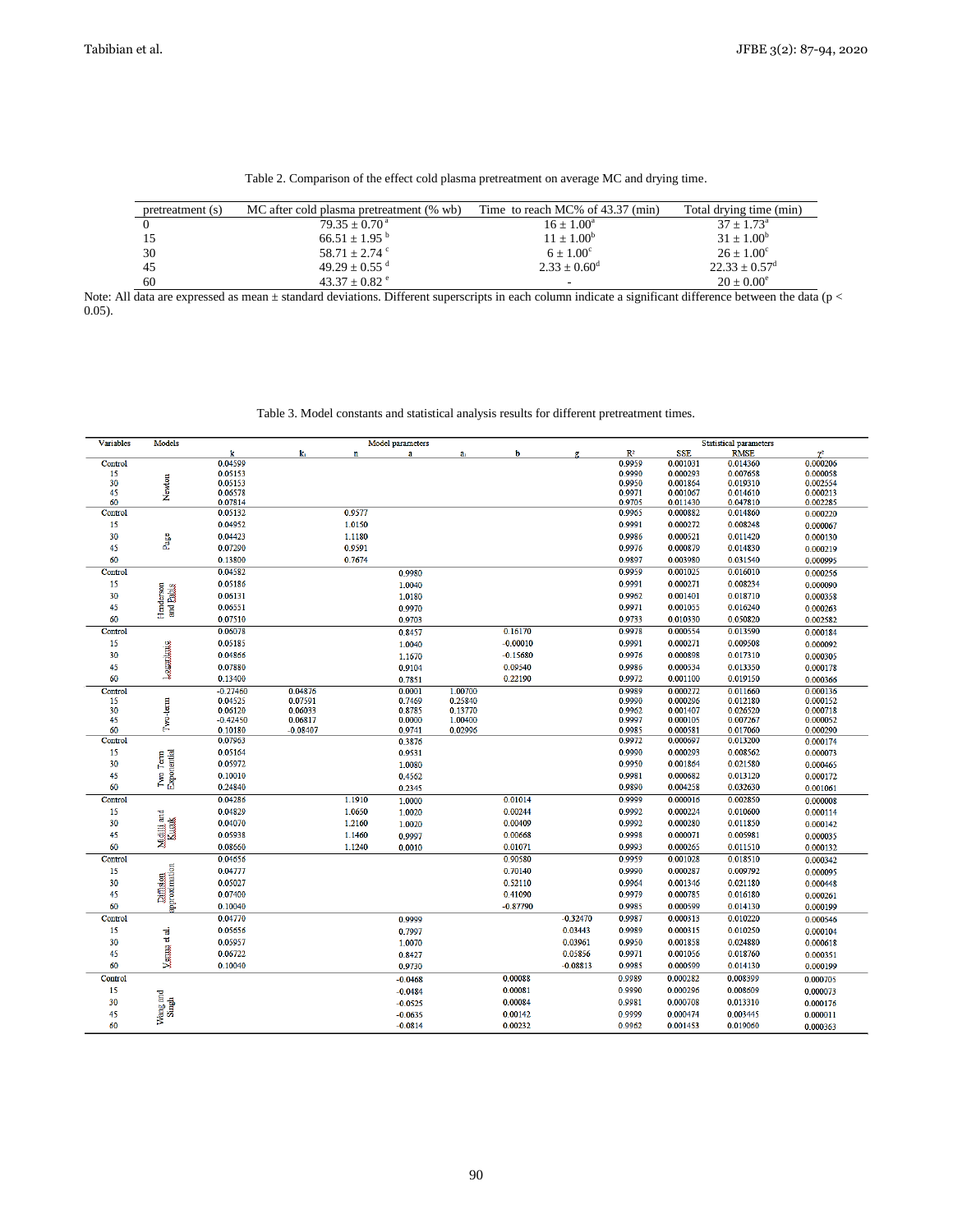#### *2.4. Determination of moisture diffusion coefficient*

Diffusion is an important feature in the drying modeling of agricultural food products. This parameter depends on the temperature as well as moisture content of drying materials (Mirzaee et al., 2010). The diffusion equation of Fick's second law (Eq. (7)) implies the diffusion of mass (moisture) during falling rate period of drying for agricultural and food products. For applying the Fick's second law, it is assumed that the food product is one-dimensional, initially distribution of moisture in food is uniform, the main mechanism of mass transfer is diffusion, and external resistance is negligible. Calculating the effective moisture diffusion coefficient (EMDC) using the Fick's second law is a useful tool to describe the drying process and possible mechanisms for the transfer of moisture into food.

$$
\frac{\partial X}{\partial t} = D \frac{\partial^2 X}{\partial Z} \tag{7}
$$

where *X* is the amount of moisture (kg water / kg dry matter),  $D$  $(m<sup>2</sup>/s)$  is the effective moisture diffusivity, t (s) is the time of drying, and *Z* (m) is the distance for moisture penetration of fresh stigma. The above equation is mainly used for different geometrics including slab, cylinder and sphere and boundaries as well as initial conditions. The saffron stigmas were considered as an unlimited cylinder. Regarding to the geometry and boundary conditions the following equation (Eq. (8)) was used to determine the MR as a function of drying time (Dak & Pareek, 2014):

$$
M_R = \frac{M_t - M_e}{M_0 - M_e} = \frac{4}{a^2} \sum_{n=1}^{\infty} \frac{1}{\beta_n^2} \exp(-D_{eff} \beta_n^2 t)
$$
(8)

where  $M_R$  is the moisture ratio (dimensionless),  $D_{\text{eff}}$  is the effective moisture diffusivity  $(m^2/s)$ ,  $\beta$  and *n* is Bessel function roots of the first type and zero degree, *a* is the cylinder radius (m) and *t* is the drying time (s).

The EMDC coefficient is determined by plotting the natural logarithm of experimental moisture ratio against drying time applying following formula (Touil et al., 2014):

$$
\ln(M_R) = \ln\left(\frac{4}{\beta_n^2}\right) - \frac{\beta_n^2}{a^2} D_{\text{eff}} \tag{9}
$$

#### *2.5. Statistical analysis*

Statistical analysis of data was performed using SPSS software (IBM statistical analysis Version, 21). All results were expressed as mean  $\pm$  standard deviations and to compare the means, Duncan's test was applied at a significant level of  $p < 0.05$ . MATLAB 17 software was used for mathematical modeling.

## **3. Results and Discussion**

## *3.1. Influence of cold plasma pretreatment on drying kinetics*

Saffron samples were dried to 12% moisture content (wb). Pretreatment by GAD decreased the moisture content of the all samples ( $p < 0.05$ ), and it is intensified at longer pretreatment times (Table 2). This is due to the increase in surface temperature of stigmas and evaporation of surface moisture, in this case, the

surface temperature difference between of the control sample and pretreated sample for 60s was 26ºC. The drying curves of the saffron stigma subjected different pretreatment time are shown in Fig. 2. As demonstrated in this figure, the increase of the pretreatment time led to a reduction in the drying time of saffron stigmas. Plasma active species  $(OH^{\bullet}, NO^{\bullet}, N^{2+}, O^{\dagger}, etc.)$  may cause the stress, surface deformation and perforation of the surface (etching). It leads to reduce barriers against diffusion phenomena, and increase moisture transfer (Tabibian et al., 2020). On the other hand, creation of pores and cracks on the outer layer of the stigma may control the case hardening phenomena; which decreased resistance against water diffusion. Therefore, effective moisture diffusivity increased in subsequent falling rate drying compared with untreated samples. Enhancement of EMDC and diffusion rate of water molecules during drying led to improvement of quality characteristics of dried product (Shishir et al., 2019).

#### *3.2. Kinetic modeling and selection of the best model*

Nonlinear regression analysis was performed based on ten different drying models for GAD pretreated saffron. The values of the constants and statistical parameters of each model were obtained through fitting the experimental data to the models (Table 3). The best fitted models were selected based on the highest value of  $\mathbb{R}^2$  and lowest value of SSE,  $\chi^2$ , and RMSE. The results indicated that the Two-term, Midilli and Kucuk and Wang–Singh models were more accurate among others for predicting the thin layerdrying process of saffron. According to the results, the Newton model was less consistent with experimental data. The moisture ratio curves of saffron stigma as a function of drying time for experimental data versus the data derived from Two-term, Midilli and Kucuk and Wang–Singh models were shown in Fig. 3. Experimental results were obtained from samples subjected to 30s GAD pretreatment and dried at temperature of 60°C and hot-air velocity of 1.5 m/s. As it can be observed, the curves derived from Two-term, Midilli and Kucuk and Wang–Singh models are more consistent with obtained data, than that from Newton's model. Fig. 4 indicated the differences between the moisture ratios obtained from the experimental data against the moisture ratios predicted by Two-term, Midilli and Kucuk and Wang–Singh models.

Akhondi et al. (2011) have investigated the effect of six temperatures for drying thin layer of saffron in infrared dryer considering four models including Lewis, Handerson and Pabis, Page, and Midilli and Kucuk in which, Midilli and Kucuk model had higher accuracy. Mortezapour et al. (2014) used 11 different thin-layer models to describe the drying behavior of saffron stigma in heat pump assisted hybrid photovoltaic-thermal solar dryer. Their results showed that the two-term model was the best model to describe the drying characteristics.

#### *3.3. Effective moisture diffusivity*

In order to determine the EMDC, the natural logarithm of MR versus time was taken into account. EMDC values were calculated according to Fick's second law by using Eq. (8).

The values of EMDC and coefficient of determination as a function of pretreatment time are shown in Table 4. The results indicated that the highest value of EMDC, i.e.,  $9.1139 \times 10^{-9}$  m<sup>2</sup>/s, was achieved at 60s of pretreatment time, and the lowest value was contributed to the control sample, which was  $8.7013 \times 10^{-9}$  m<sup>2</sup>/s. The cold plasma pretreatment affected the mass transfer (increased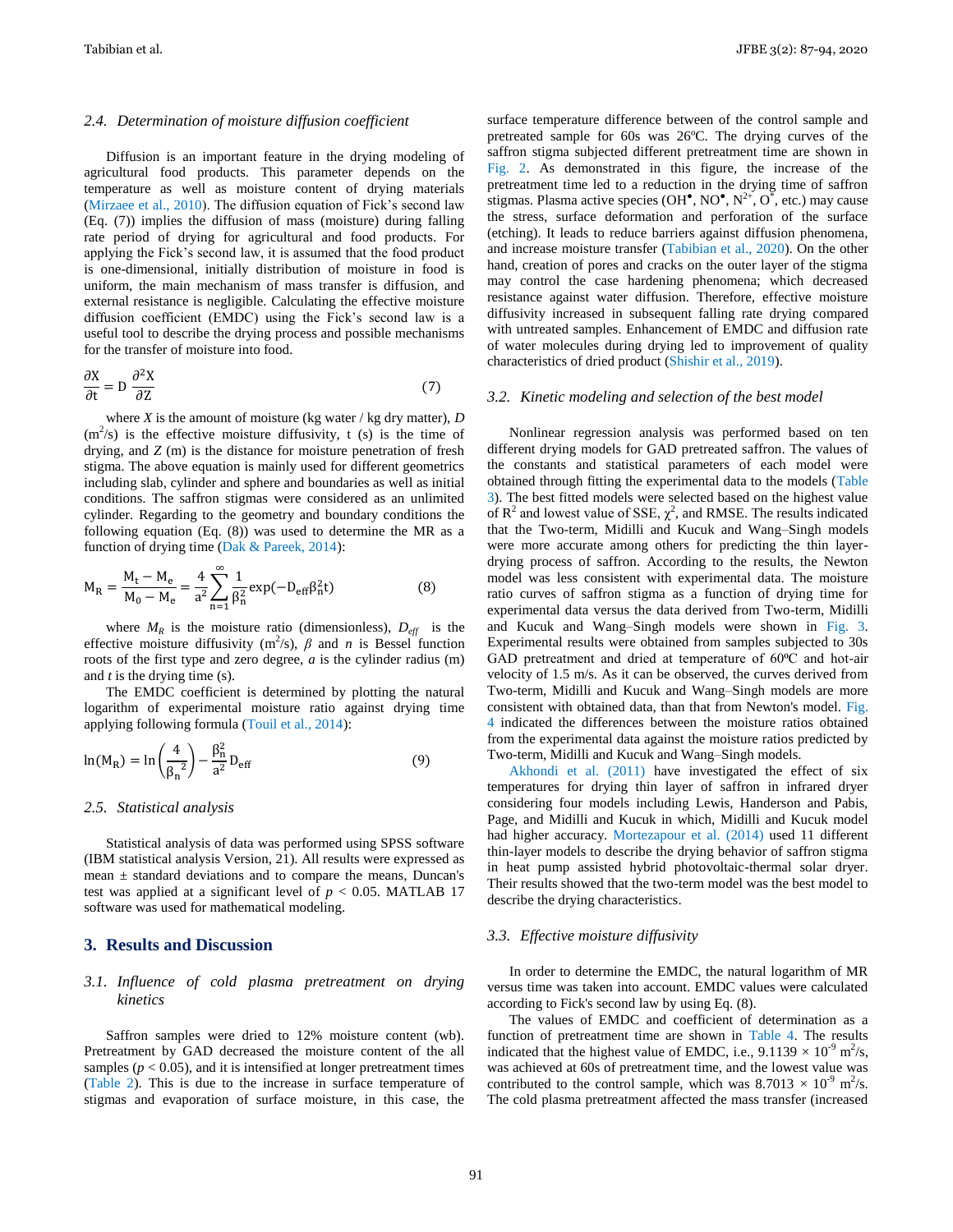the effective moisture diffusivity) during the drying process and its effect is more evident at higher pretreatment times especially due to the reaction of active species of plasma with surface of saffron stigmas. There is no study done on the effect of plasma pretreatment on the effective moisture diffusivity. However, the effect of temperature and air velocity in hot-air drying is studied widely. In addition, the EMDC estimated in their study was in the range of  $1.5658 \times 10^{-6} - 9.5024 \times 10^{-6}$  m<sup>2</sup>/s.



Fig. 4. Comparison between the actual (experimental) moisture ratio and the moisture ratio predicted by the three models Two-term, Midilli and Kucuk and Wang–Singh respectively for pretreatment (a) control, b) 15, c) 30, d) 45 and, e) 60 s.

Table 4. Effective moisture diffusion coefficient from Fick's second law at different pretreatment times of atmospheric cold plasma process.

| Pretreatment conditions (s) | Effective diffusion coefficient $(m^2/s)$ | Coefficient of determination $(R^2)$ |
|-----------------------------|-------------------------------------------|--------------------------------------|
| 0 (Control)                 | $8.7013 \times 10^{-9}$                   | 0.9934                               |
|                             | $8.8566 \times 10^{-9}$                   | 0.9987                               |
| 30                          | $9.0905 \times 10^{-9}$                   | 0.9972                               |
| 45                          | $9.0948 \times 10^{-9}$                   | 0.9924                               |
| 60                          | $9.1139 \times 10^{-9}$                   | 0.9490                               |

# **4. Conclusion**

The results revealed that the increase in the pretreatment time led to an increase in effective moisture diffusion, enchantment of drying rate, and the decrease in drying time. Irradiation, especially

in a long period, may increase the number of pores on the cell wall and cause cracks on the surface of stigmas. This phenomenon led to improve in the rate of outflowing water from the crop. The statistical analysis was performed on ten chosen models and the results indicated that the Two-term, Midilli and Kucuk and Wang–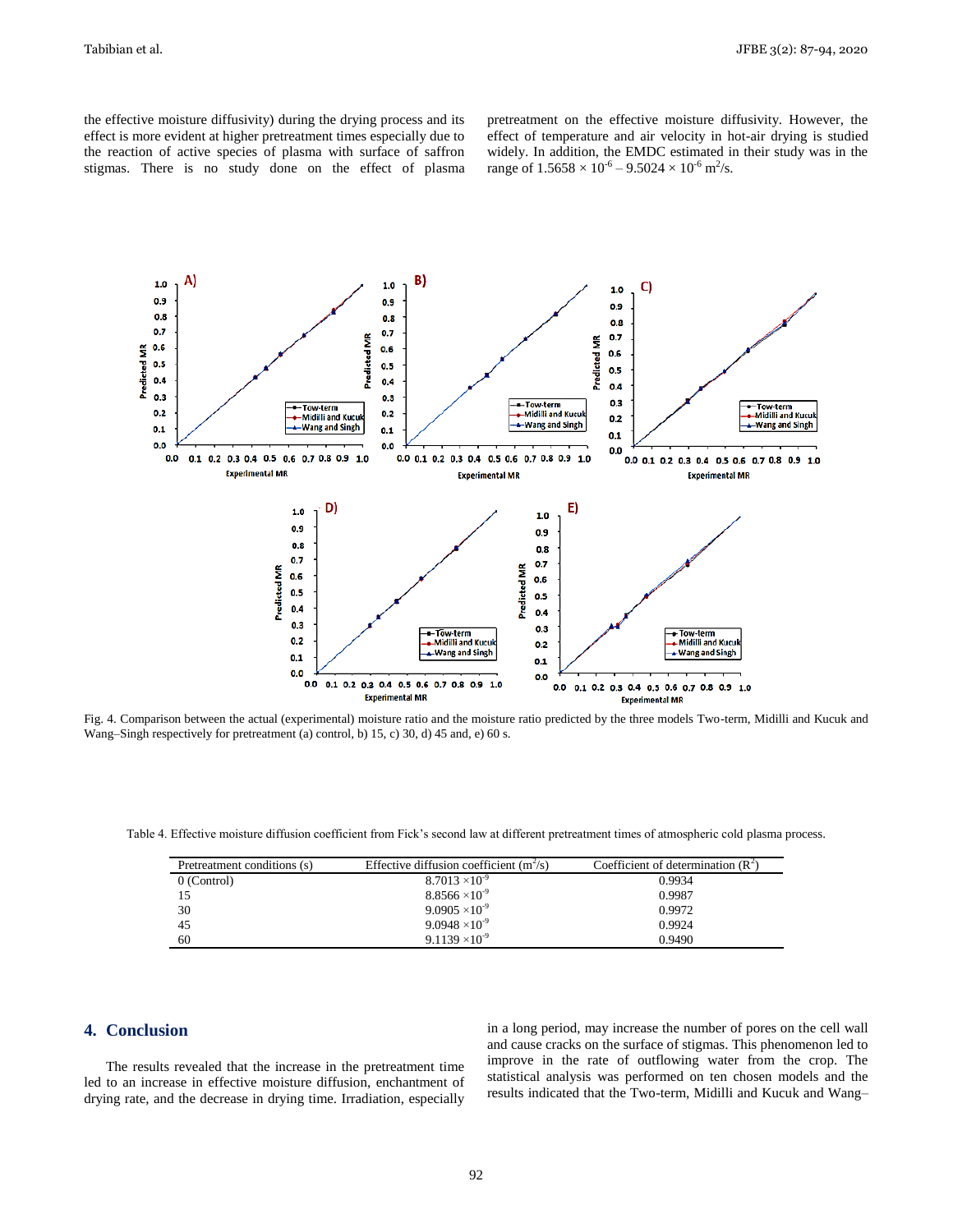Singh models were the most accurate models that fitted well with the obtained data.

### **Acknowledgment**

The authors would like to thank Vice chancellor of research and technology of University of Tehran for their patience and financial support (Grant no.6655909).

# **Conflict of interest**

The authors declare that they have no known competing financial interests or personal relationships that could have appeared to influence the work reported in this paper.

### **References**

- Aghaei, Z., Jafari, S. M., & Dehnad, D. (2019). Effect of different drying methods on the physicochemical properties and bioactive components of saffron powder. *Plant Foods for Human Nutrition*, *74*(2), 171-178.
- Akhondi, E., Kazemi, A., & Maghsoodi, V. (2011). Determination of a suitable thin layer drying curve model for saffron (*Crocus sativus* L.) stigmas in an infrared dryer. *Scientia Iranica*, *18*(6), 1397-1401.
- Akpinar, E. K., & Bicer, Y. (2008). Mathematical modelling of thin layer drying process of long green pepper in solar dryer and under open sun. *Energy Conversion and Management*, *49*(6), 1367-1375.
- Alara, O. R., Abdurahman, N. H., & Olalere, O. A. (2017). Mathematical modelling and morphological properties of thin layer oven drying of *Vernonia amygdalina* leaves. *Journal of the Saudi Society of Agricultural Sciences*, *18*(3), 309-315.
- Blanco-Cano, L., Soria-Verdugo, A., Garcia-Gutierrez, L. M., & Ruiz-Rivas, U. (2016). Modeling the thin-layer drying process of Granny Smith apples: Application in an indirect solar dryer. *Applied Thermal Engineering*, *108*, 1086-1094.
- Bourke, P., Ziuzina, D., Boehm, D., Cullen, P. J., & Keener, K. (2018). The potential of cold plasma for safe and sustainable food production. *Trends in Biotechnology*, *36*(6), 615-626.
- Dak, M., & Pareek, N. K. (2014). Effective moisture diffusivity of pomegranate arils under going microwave-vacuum drying. *Journal of Food Engineering*, *122*, 117-121.
- Deng, L. Z., Mujumdar, A. S., Zhang, Q., Yang, X. H., Wang, J., Zheng, Z. A., ... & Xiao, H. W. (2019). Chemical and physical pretreatments of fruits and vegetables: Effects on drying characteristics and quality attributes–a comprehensive review. *Critical Reviews in Food Science and Nutrition*, *59*(9), 1408- 1432.
- Ekezie, F. G. C., Sun, D. W., & Cheng, J. H. (2017). A review on recent advances in cold plasma technology for the food industry: Current applications and future trends. *Trends in Food Science & Technology*, *69*, 46-58.
- Hou, Y., Wang, R., Gan, Z., Shao, T., Zhang, X., He, M., & Sun, A. (2019). Effect of cold plasma on blueberry juice quality. *Food chemistry*, *290*, 79-86.
- Izli, N., Izli, G., & Taskin, O. (2018). Impact of different drying methods on the drying kinetics, color, total phenolic content and antioxidant capacity of pineapple. *CyTA-Journal of Food*, *16*(1), 213-221.
- Keneni, Y. G., Hvoslef-Eide, A. T., & Marchetti, J. M. (2019). Mathematical modelling of the drying kinetics of *Jatropha curcas* L. seeds. *Industrial Crops and Products*, *132*, 12-20.
- Kong, C., Gao, J., Zhu, J., Ehn, A., Aldén, M., & Li, Z. (2018). Reigniting the afterglow plasma column of an AC powered gliding arc discharge in atmospheric-pressure air. *Applied Physics Letters*, *112*(26), 264101.
- Kumar, V., Sharma, H. K., & Singh, K. (2016). Mathematical modeling of thin layer microwave drying of taro slices. *Journal of The Institution of Engineers (India): Series A*, *97*(1), 53-61.
- Maghsoodi, V., Kazemi, A., & Akhondi, E. (2012). Effect of different drying methods on saffron (*Crocus sativus* L.) quality. *Iranian Journal of Chemistry and Chemical Engineering (IJCCE)*, *31*(2), 85-89.
- Mazandarani, Z., Aghajani, N., Garmakhany, A. D., Ardalan, M. B., & Nouri, M. (2017). Mathematical modeling of thin layer drying of pomegranate (*Punica granatum* L.) arils: Various drying methods. *Journal of Agricultural Science and Technology*, *19*(7), 1527-1537.
- Melnyk, J. P., Wang, S., & Marcone, M. F. (2010). Chemical and biological properties of the world's most expensive spice: Saffron. *Food research international*, *43*(8), 1981-1989.
- Mohapatra, D., & Rao, P. S. (2005). A thin layer drying model of parboiled wheat. *Journal of food engineering*, *66*(4), 513-518.
- Mortezapour, H., Ghobadian, B., Khoshtaghaza, M. H., & Minaei, S. (2014). Drying kinetics and quality characteristics of saffron dried with a heat pump assisted hybrid photovoltaic-thermal solar dryer. *Journal of Agricultural Science and Technology*, *16*(1), 33-45
- Mirzaee, E., Rafiee, S., & Keyhani, A. (2010). Evaluation and selection of thin-layer models for drying kinetics of apricot (cv. NASIRY). *Agricultural Engineering International: CIGR Journal*, *12*(2), 111-116.
- Pankaj, S. K., & Keener, K. M. (2017). Cold plasma: Background, applications and current trends. *Current Opinion in Food Science*, *16*, 49-52.
- Rodriguez-Ruiz, V., Barzegari, A., Zuluaga, M., Zunooni-Vahed, S., Rahbar-Saadat, Y., Letourneur, D., ... & Pavon-Djavid, G. (2016). Potential of aqueous extract of saffron (*Crocus sativus* L.) in blocking the oxidative stress by modulation of signal transduction in human vascular endothelial cells. *Journal of functional foods*, *26*, 123-134.
- Shahi, T., Assadpour, E., & Jafari, S. M. (2016). Main chemical compounds and pharmacological activities of stigmas and tepals of 'red gold'; saffron. *Trends in Food Science & Technology*, *58*, 69-78.
- Shishir, M. R. I., Karim, N., Bao, T., Gowd, V., Ding, T., Sun, C., & Chen, W. (2019). Cold plasma pretreatment–a novel approach to improve the hot air drying characteristics, kinetic parameters, and nutritional attributes of shiitake mushroom. *Drying Technology*, DOI: 10.1080/07373937.2019.1683860.
- Sobukola, O. P., Dairo, O. U., Sanni, L. O., Odunewu, A. V., & Fafiolu, B. O. (2007). Thin layer drying process of some leafy vegetables under open sun. *Food Science and Technology International*, *13*(1), 35-40.
- Szadzińska, J., Kowalski, S. J., & Stasiak, M. (2016). Microwave and ultrasound enhancement of convective drying of strawberries: Experimental and modeling efficiency. *International Journal of Heat and Mass Transfer*, *103*, 1065-1074.
- Li, S., Chen, S., Han, F., Xv, Y., Sun, H., Ma, Z., ... & Wu, W. (2019). Development and optimization of cold plasma pretreatment for drying on corn kernels. *Journal of Food Science*, *84*(8), 2181- 2189.
- Tabibian, S. A., Labbafi, M., Askari, G. H., Rezaeinezhad, A. R., & Ghomi, H. (2020). Effect of gliding arc discharge plasma pretreatment on drying kinetic, energy consumption and physico-chemical properties of saffron (*Crocus sativus* L.). *Journal of Food Engineering*, *270*, 109766.